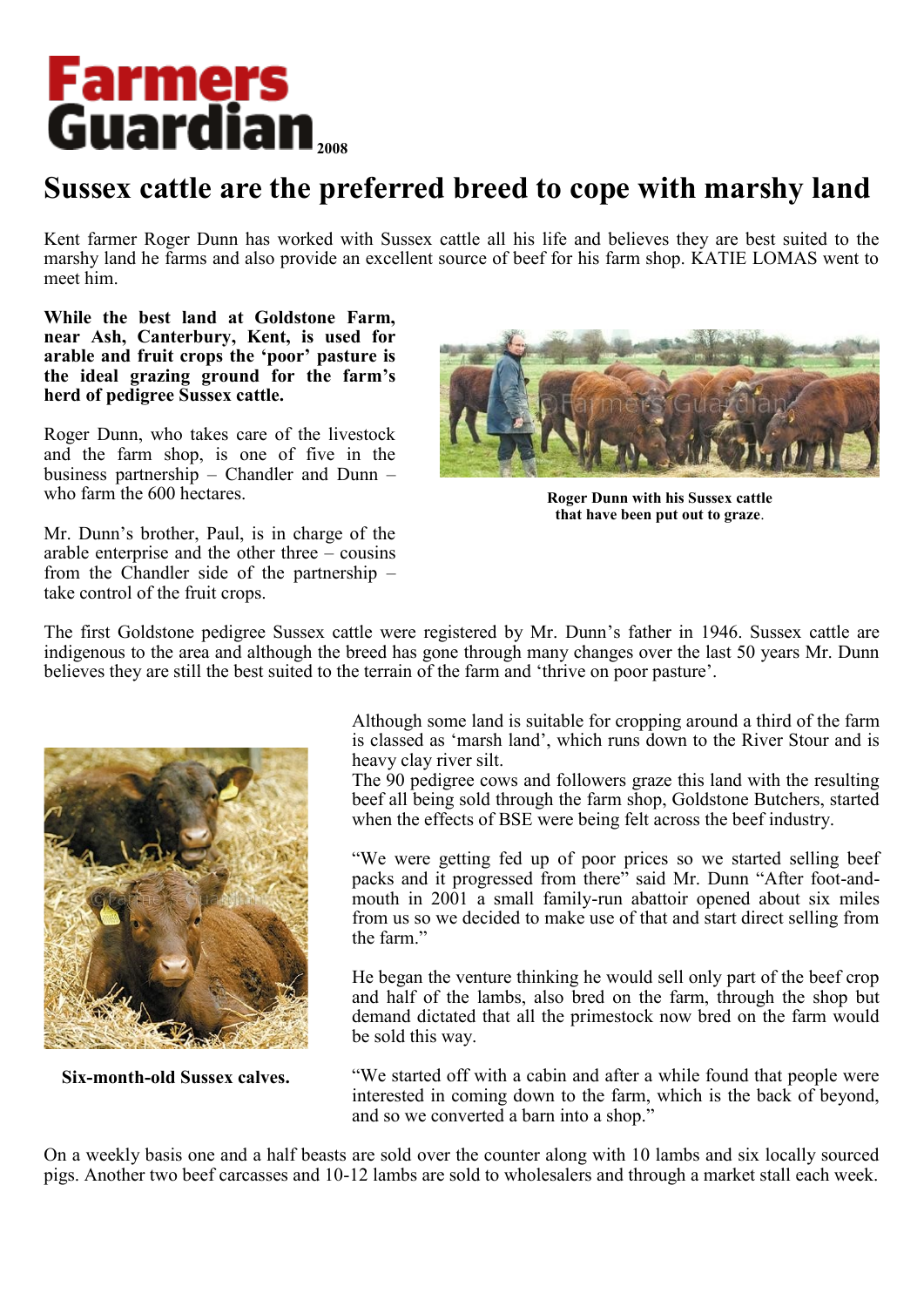Mr. Dunn aims to have the cattle ready at around 22 months of age with the steers weighing 300kg deadweight and the heifers around the 280kg mark, although this is not set in stone. The supply has to be continuous and this is where he believes the advantages of having a shop comes in.

"The beauty of having our own shop is it doesn't matter what size the carcase is. If the animal is fit to kill, we can kill it. If we were trying to sell at market we would probably try to get a little more weight on it. Because we are supplying our own shop we can juggle things a bit to suit us."



**One of the farm's five Sussex bulls**

Beef carcases are hung for three to four weeks and he said there was 'just about a margin in it'. At £2.30/kg a 300kg steer would bring a return of £690.

"We're possibly making around £100 a bullock but we only have to lose one animal and that profit goes down," he said.

In the summer the cattle are fattened straight off grass with turnout being in April. Calving takes place twice a year – once in autumn (August to September) and once in the spring (March to April).

The autumn calvers stay out for as long as possible and when brought back inside, around November time, the cows and calves are put on a silage-based ration of 25kg silage plus waste apples and potatoes, a useful byproduct from the arable and fruit enterprises.

The in-calf cows and heifers are put on a straw-based ration and as they get nearer calving around 10-12kg of silage is added to their diet.

"We want the cattle to be fit but not too fat. Once they go back out onto the grass they put it straight on again," said Mr. Dunn.

The finishing ration is fed for 90 days and the winter fattening ration is a TMR of 25kg silage, 3.5kg starch pellets, 0.5kg protein and some minerals. "It's not a rich mix and it's one that these cattle can cope with. If there were some continental breeding in them they would want a stronger, more powerful ration," he said.

One cut of silage is taken with clamp silage made for the first time last year. "We always used to round bale the silage but have now gone to clamp silage. It's easier to use, is a better consistency and is cheaper to produce. We now spend less time mixing and feeding."

As Mr. Dunn is the only full-time worker on the cattle side of the business with two of the arable workers do the bedding, using a straw chopper, and the feeding using a mixer wagon.

The cattle enterprise is spilt over two units, housing cows and calves on one and finishing on another, and feeding takes place every other day with enough for two days being put out each time.

The herd has five stock bulls, a mixture of home-bred and bought in bulls to keep variation in the bloodlines.

Surplus heifers and bulls deemed good enough for further breeding are sold at society sales at Ashford Market with the average price achieved for Goldstone-bred heifers recently being around £850-£900.

Around 15 to 20 heifers are kept each year as breed replacements. EBVs are recorded and he believes this is useful, as it allows him to see the improvements the cattle are making.

Mr. Dunn said the Sussex breed had gone through many changes from when it first became a recognised breed:

"They used to be known as draft oxen and were big cattle in those days. In the 1950s, when all the breeds went abroad and the trend was to get all cattle smaller, they did get smaller.